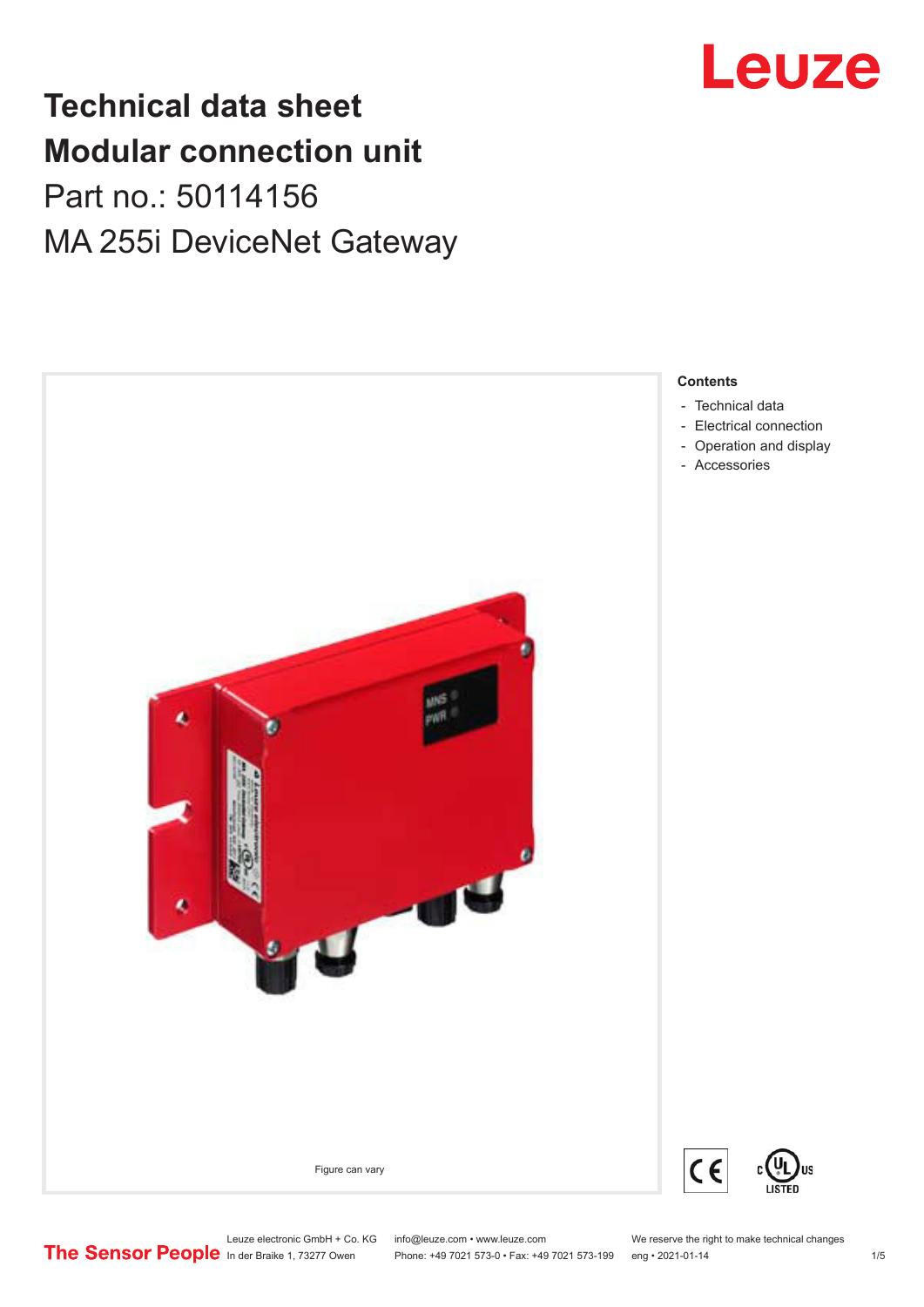## <span id="page-1-0"></span>**Technical data**

# Leuze

### **Basic data**

| <b>Series</b> | MA 2xxi                                        |
|---------------|------------------------------------------------|
| Suitable for  | BCL 2x series bar code readers                 |
|               | BCL 8 series bar code readers                  |
|               | BPS 8 series bar code positioning<br>system    |
|               | DCR 200i series stationary 2D-code<br>readers  |
|               | FIS series mobile 2D-code readers              |
|               | HExx series mobile REID read/write<br>systems  |
|               | <b>HS 65x8</b>                                 |
|               | IT 1900g series mobile 2D-code readers         |
|               | IT 1902g series mobile 2D-code readers         |
|               | IT 1910 series mobile 2D-code readers          |
|               | IT 1911i series mobile 2D-code readers         |
|               | LSIS 222 series stationary 2D-code<br>readers  |
|               | Optical distance sensors (ODS/L with<br>RS232) |
|               | <b>RFI</b>                                     |
|               | <b>RFM</b>                                     |
|               |                                                |

### **Electrical data**

| Performance data              |                      |  |  |
|-------------------------------|----------------------|--|--|
| Supply voltage U <sub>R</sub> | 18  30 V, DC         |  |  |
| Current consumption, max.     | 300 mA               |  |  |
|                               |                      |  |  |
| Interface                     |                      |  |  |
| <b>Type</b>                   | RS 232, DeviceNet    |  |  |
| <b>Connection</b>             |                      |  |  |
| <b>Number of connections</b>  | 6 Piece(s)           |  |  |
| <b>Connection 1</b>           |                      |  |  |
| <b>Function</b>               | Connection to device |  |  |
| <b>Type of connection</b>     | Plug connector       |  |  |
|                               |                      |  |  |
| <b>Connection 2</b>           |                      |  |  |
| <b>Function</b>               | <b>BUS OUT</b>       |  |  |
| <b>Type of connection</b>     | Connector            |  |  |
| <b>Thread size</b>            | M <sub>12</sub>      |  |  |
| <b>Type</b>                   | Male                 |  |  |
| <b>Material</b>               | Plastic              |  |  |
| No. of pins                   | 5-pin                |  |  |
| Encoding                      | A-coded              |  |  |
|                               |                      |  |  |
| $R$ annaatian 9               |                      |  |  |

| <b>Connection 3</b>       |                 |  |
|---------------------------|-----------------|--|
| <b>Function</b>           | <b>BUS IN</b>   |  |
| <b>Type of connection</b> | Connector       |  |
| <b>Thread size</b>        | M <sub>12</sub> |  |
| <b>Type</b>               | Female          |  |
| <b>Material</b>           | Metal           |  |
| No. of pins               | $5 - pin$       |  |
| Encoding                  | A-coded         |  |

| <b>Connection 4</b>                                            |                         |
|----------------------------------------------------------------|-------------------------|
| <b>Function</b>                                                | Voltage supply          |
| <b>Type of connection</b>                                      | Connector               |
| <b>Thread size</b>                                             | M12                     |
| <b>Type</b>                                                    | Male                    |
| <b>Material</b>                                                | Metal                   |
| No. of pins                                                    | 5-pin                   |
| Encoding                                                       | A-coded                 |
|                                                                |                         |
| <b>Connection 5</b>                                            |                         |
| <b>Function</b>                                                | Voltage supply          |
| <b>Type of connection</b>                                      | Connector               |
| <b>Thread size</b>                                             | M <sub>12</sub>         |
| <b>Type</b>                                                    | Female                  |
| <b>Material</b>                                                | Plastic                 |
| No. of pins                                                    | 5-pin                   |
| Encoding                                                       | A-coded                 |
|                                                                |                         |
| <b>Connection 6</b>                                            |                         |
| <b>Function</b>                                                | Service interface       |
| Type of connection                                             | Sub-D                   |
| No. of pins                                                    | 9-pin                   |
|                                                                |                         |
|                                                                |                         |
| <b>Mechanical data</b>                                         |                         |
| Dimension (W x H x L)                                          | 108 mm x 40 mm x 180 mm |
| <b>Housing material</b>                                        | Metal                   |
|                                                                |                         |
| Net weight                                                     | 700 g                   |
| <b>Environmental data</b>                                      |                         |
|                                                                | $055$ °C                |
| Ambient temperature, operation<br>Ambient temperature, storage | $-20$ 60 °C             |
| Relative humidity (non-condensing)                             | 5  90 %                 |
|                                                                |                         |
| <b>Certifications</b>                                          |                         |
|                                                                | IP 67                   |
| Degree of protection<br><b>Certifications</b>                  | c UL US                 |
|                                                                |                         |
| <b>Classification</b>                                          |                         |
| <b>Customs tariff number</b>                                   | 85423190                |
| eCl@ss 5.1.4                                                   | 27379201                |
| eCl@ss 8.0                                                     | 27379201                |
|                                                                | 27069190                |
| eCl@ss 9.0                                                     | 27069190                |
| eCl@ss 10.0<br>eCl@ss 11.0                                     | 27069090                |

**ETIM 6.0** EC001855 **ETIM 7.0** EC001855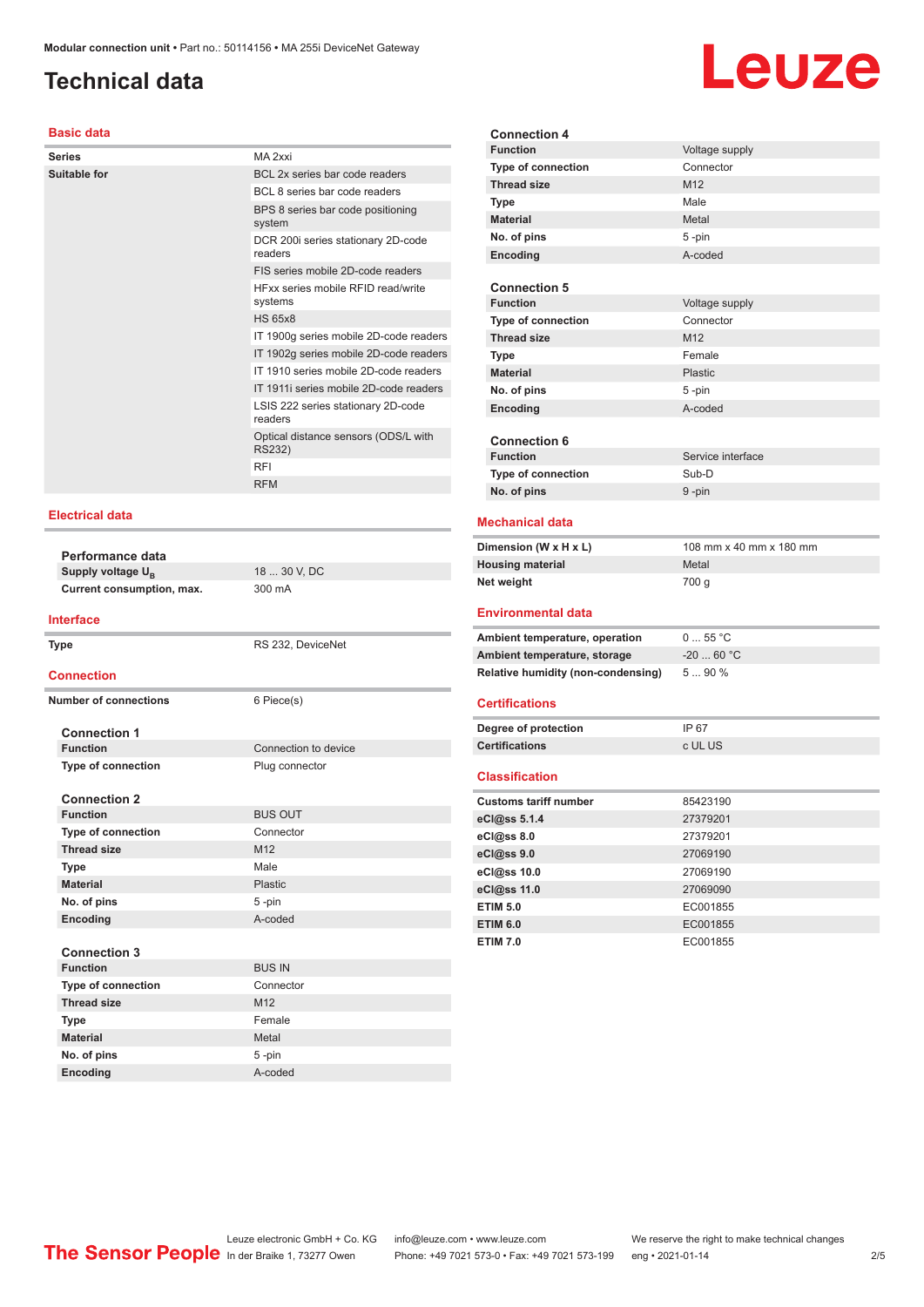## <span id="page-2-0"></span>**Electrical connection**

# Leuze

### **Connection 1 Leuze device**

|  | Leuze device |  |  |
|--|--------------|--|--|
|  |              |  |  |

| <b>Function</b>    | Connection to device |
|--------------------|----------------------|
| Type of connection | Plug connector       |
| No. of pins        | 10 pins -pin         |
|                    | 12 pins -pin         |
|                    | 6 pins -pin          |

### **Connection 2 BUS OUT**

| <b>Function</b>    | <b>BUS OUT</b> |
|--------------------|----------------|
| Type of connection | Connector      |
| <b>Thread size</b> | M12            |
| <b>Type</b>        | Male           |
| <b>Material</b>    | Plastic        |
| No. of pins        | $5$ -pin       |
| Encoding           | A-coded        |

### **Pin Pin assignment**

| ٠              | Drain |
|----------------|-------|
| $\overline{2}$ | V+    |
| 3              | V-    |
| $\overline{4}$ | CAN H |
| 5              | CAN L |

### **Connection 3 BUS IN**

| <b>Function</b>    | <b>BUS IN</b> |
|--------------------|---------------|
| Type of connection | Connector     |
| <b>Thread size</b> | M12           |
| <b>Type</b>        | Female        |
| <b>Material</b>    | Metal         |
| No. of pins        | $5$ -pin      |
| Encoding           | A-coded       |

### **Pin Pin assignment**

|                | Drain |
|----------------|-------|
| 2              | $V +$ |
| 3              | V-    |
| $\overline{4}$ | CAN H |
| 5              | CAN L |

### **Connection 4 PWR**

| <b>Function</b>           | Voltage supply |
|---------------------------|----------------|
| <b>Type of connection</b> | Connector      |
| <b>Thread size</b>        | M12            |
| <b>Type</b>               | Male           |
| <b>Material</b>           | Metal          |
| No. of pins               | $5$ -pin       |
| Encoding                  | A-coded        |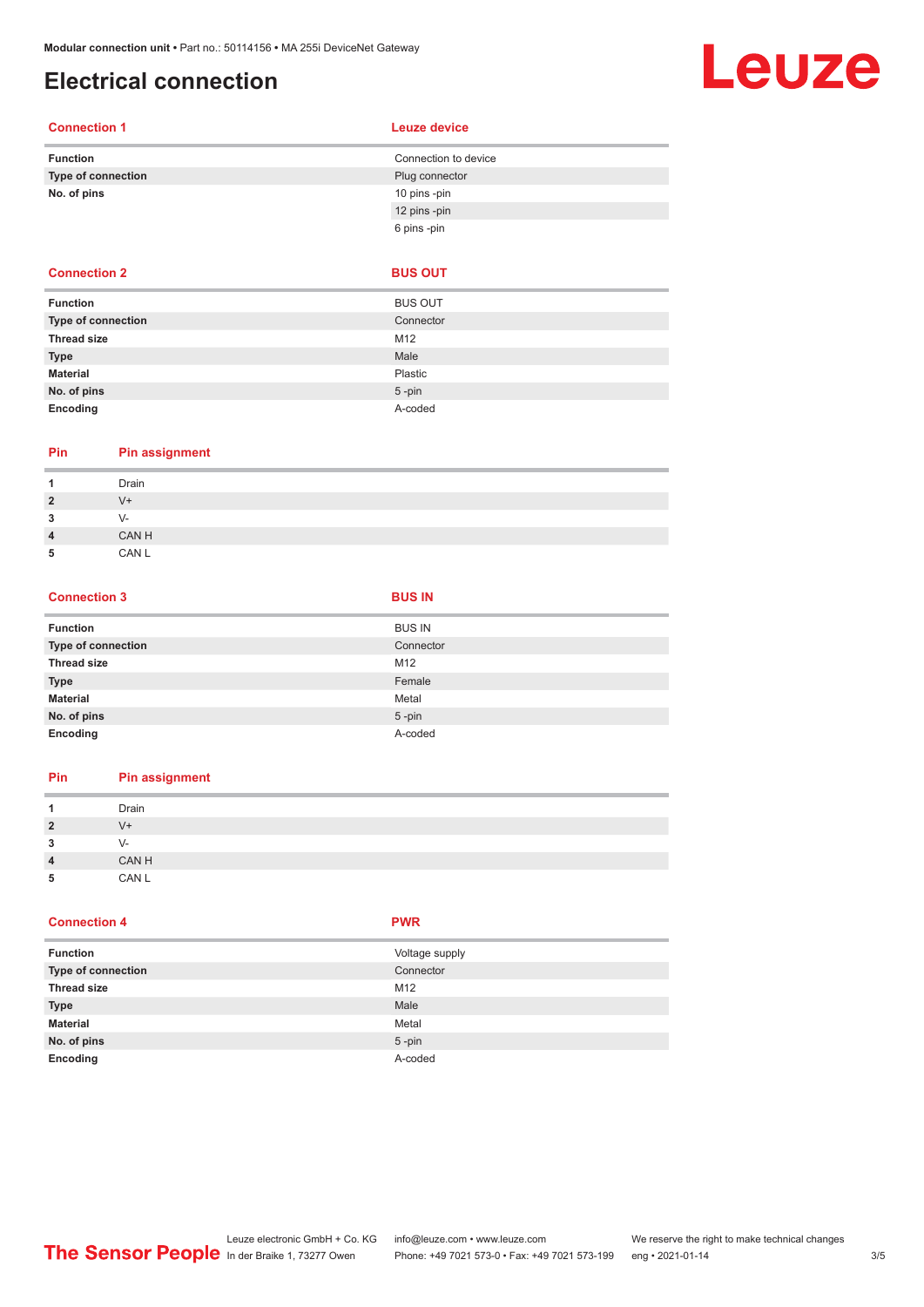## <span id="page-3-0"></span>**Electrical connection**

# **Leuze**

| Pin            | <b>Pin assignment</b> |
|----------------|-----------------------|
|                | <b>VP</b>             |
| $\overline{2}$ | SWIO <sub>2</sub>     |
| 3              | <b>GND</b>            |
| $\overline{4}$ | SWIO <sub>1</sub>     |
| 5              | FE.                   |

### **Connection 5 PWR**

| <b>Function</b>           | Voltage supply |
|---------------------------|----------------|
| <b>Type of connection</b> | Connector      |
| <b>Thread size</b>        | M12            |
| <b>Type</b>               | Female         |
| <b>Material</b>           | Plastic        |
| No. of pins               | $5$ -pin       |
| Encoding                  | A-coded        |

| Pin |  | <b>Pin assignment</b> |
|-----|--|-----------------------|
|     |  |                       |

|                | $V$ <sub>IN</sub> |
|----------------|-------------------|
| $\overline{2}$ | SWIO <sub>2</sub> |
| 3              | <b>GND</b>        |
| 4              | SWIO <sub>1</sub> |
| 5              | <b>FE</b>         |

### **Connection 6 SERVICE**

| <b>Function</b>    | Service interface |
|--------------------|-------------------|
| Type of connection | Sub-D             |
| No. of pins        | 9 -pin            |
| <b>Type</b>        | Male              |

| Pin | <b>Pin assignment</b> |
|-----|-----------------------|

| 1              | n.c.     |
|----------------|----------|
| $\overline{2}$ | RxD_Serv |
| 3              | TxD_Serv |
| $\overline{4}$ | n.c.     |
| 5              | GND      |
| 6              | n.c.     |
| $\overline{7}$ | n.c.     |
| 8              | n.c.     |
| 9              | n.c.     |

# **Operation and display**

| <b>LED</b>     | <b>Display</b>          | <b>Meaning</b>        |
|----------------|-------------------------|-----------------------|
|                | Green, continuous light | <b>BUS OK</b>         |
|                | Yellow, flashing        | Bus error             |
| $\overline{2}$ | Green, continuous light | Operational readiness |
|                | Yellow, flashing        | Service operation     |
| 3              | Off                     | None.                 |
|                | Off                     | None.                 |
| $\overline{4}$ | Off                     | None.                 |
|                | Off                     | None.                 |